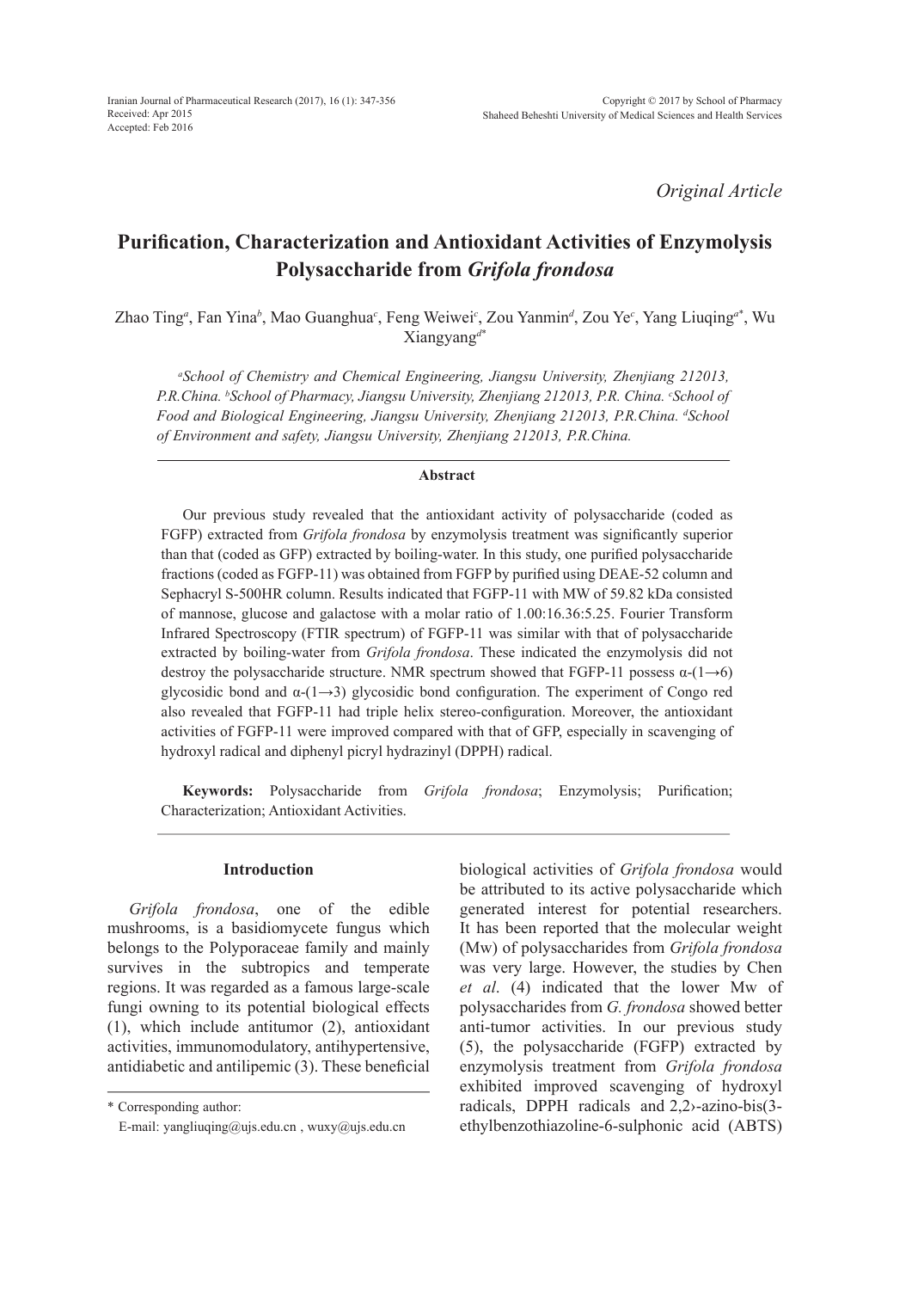radicals compared with the polysaccharide (GFP) extracted by boiling-water. In order to further investigate the structure and activities of the FGFP, this study was undertaken to isolate and purify polysaccharide fraction from *Grifola frondosa*, and to investigate its structural and antioxidant activities. It was meaningful for developing a functional antioxidant.

# *Materials and methods Materials and reagents*

Fruit bodies of *Grifola frondosa* identified by Dr. Guanghua Mao were provided by Fang Ge Pharmaceutical Co., Ltd. (Zhejiang Province). The fruit bodies were dried at 60 °C for 24 h and then crushed or ground into powdered form to be able to sieve through a 200 size mesh. The powder was then defatted with petroleum ether at 60 °C for 15 h (6). Commercial enzymes (including cellulose, pectinase and pancreatin) employed for the study were purchased from Hemei Biology Co., Ltd (Jingning, Shandong, China). Dextrans of different molecular weights (T-10, T-40, T-70, T-500, and T-2000) were obtained from Pharmacia Co., Ltd. DEAE-52 cellulose were obtained from Whatman Co., Ltd. Sephacryl S-500 were obtained from Pharmacia Co., Ltd.

# *Extraction and purification of polysaccharides from Grifola frondosa*

The crude polysaccharides from *Grifola frondosa* were extracted using enzymolysis treatment and boiling-water method, as described by Fan *et al.* (5). Briefly, the polysaccharides were extracted three times with the boiling water  $(1:10, w/v)$  for 3 h. The extracts were filtered and concentrated using a rotary evaporator under reduced pressure. The 95% ethanol was added to the extracts with a ratio of  $5 : 1$  (v/v). The precipitates were collected and freeze-dried to obtain the crude polysaccharide extracts using boiling water. The polysaccharides were treated with the combined enzymes (3%, cellulose, pectinase and pancreatin with a ratio of 2 : 2 : 1). The enzymolysis extration were carried out at 50 °C for 30 min, and the temperature was then rapidly increased to 100 °C for additional 2.5 h. The extracts were submitted to the same steps that were taken in the boiling water extraction.

The crude polysaccharides extracted using boiling water and enzymolysis treatment were deproteinated with 15% trichloracetic acid at 4 °C for 4 h, respectively. The products were dialyzed against flowing water for 12 h and then deionized water for 24 h. The non-dialyzable phase was concentrated and freeze-dried to afford deproteinated polysaccharide and coded as GFP and FGFP. 200 mg of FGFP was then dissolved in distilled water and loaded onto a cellulose DEAE-52 anion - exchange chromatography column (1.6 cm  $\times$  50 cm) which was eluted with deionized water and NaCl solutions of different concentrations (0.02, 0.05, 0.10 and 0.20 mol/L) at the flow rate of 1.0 mL/min. The fractions were classified according to the carbohydrate content and quantified using the phenol-sulfuric acid method (7). The one main fraction (FGFP-1) was obtained from FGFP. Then the FGFP-1 was further purified with Sephacryl S-500HR column (1.6 cm  $\times$  50 cm) eluted with deionized water at a flow rate of 0.50 mL/min, respectively. The purified fraction (FGFP-11) presented as a single symmetrical peak.

*Homogeneity and molecular weight determination*

The homogeneity and molecular weight of the purified fractions were determined by highperformance gel-permeation chromatography (HPGPC) on LC-10ATvp chromatograph (Shimadzu, Tokyo, Japan) that was equipped with refractive index detection (RID-10A), TSK guard column PWH ( $\varphi$  7.5 mm  $\times$  75 mm; Tosoh Corporation, Tokyo, Japan) and TSK-GEL G4000PW column  $(7.5 \text{ mm} \times 300 \text{ mm})$ ; Tosoh Corporation, Tokyo, Japan). The column oven was controlled by the Shimadzu Class-VP 5.0 chromatography workstation, and the temperature kept at 30 °C. 10 *μ*L sample solution was injected in each run, eluted with 0.003 mol/L sodium acetate solution at a flow rate of 0.80 mL/min. The standard curve was established with T-series dextrans of known  $M_{\text{w}}$  (T-10, T-40, T-70, T-500, T-2000 and blue dextran T-2000). Molar mass at a peak maximum  $(M_w)$  of FGFP-11 was read from the calibration curve which was plotted as  $\log M_w$  VS. Partition coefficient  $K_{\ldots}$  Partition coefficient  $(K_{\ldots})$  was calculated according to the following equation: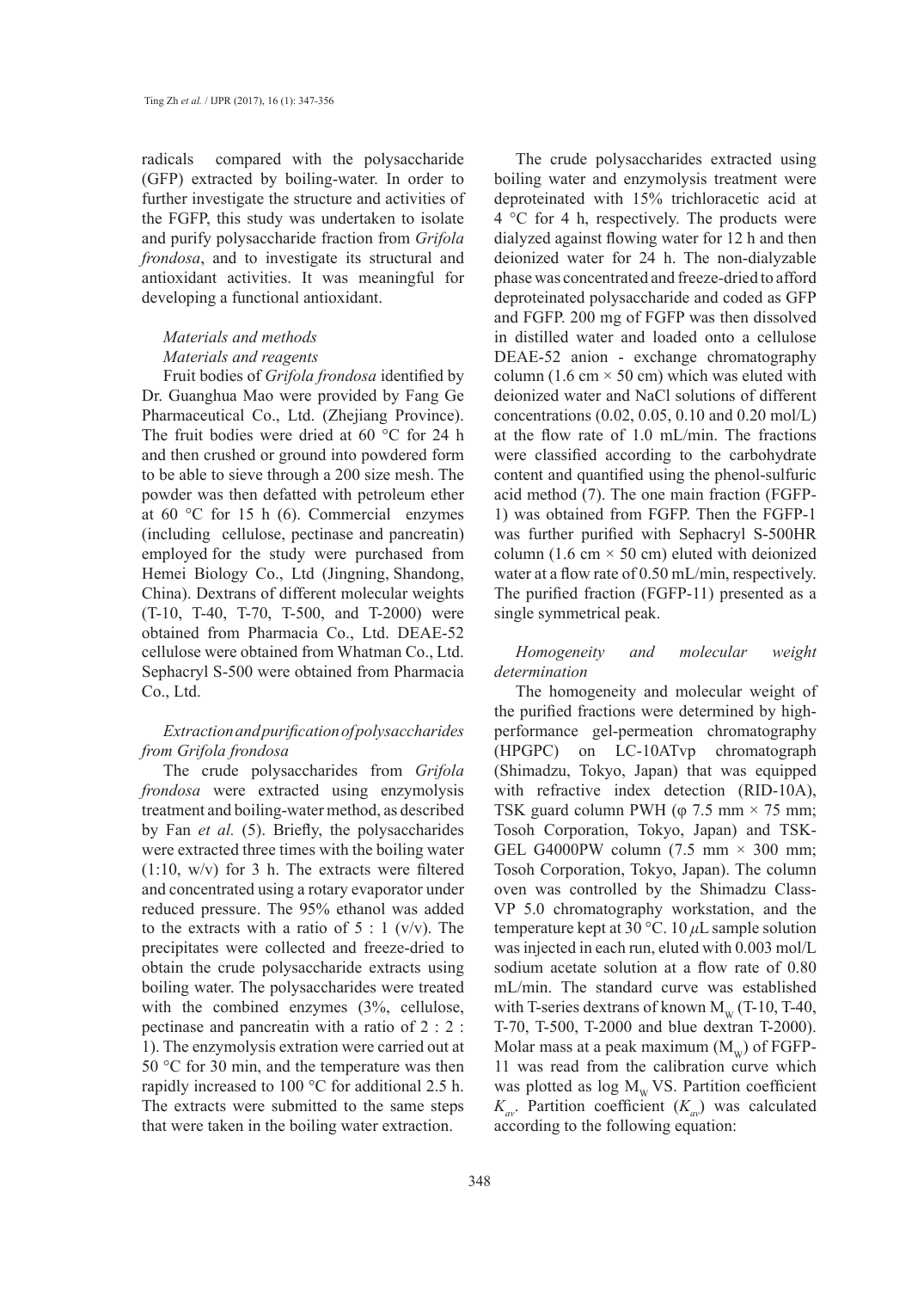| <b>Sample</b>                                                                                                      | $IC_{\rm so}(mg/mL)$      |                   |                     |
|--------------------------------------------------------------------------------------------------------------------|---------------------------|-------------------|---------------------|
|                                                                                                                    | <b>DPPH</b>               | <b>OH</b>         | <b>ABTS</b>         |
| <b>GFP</b>                                                                                                         | $1.23 \pm 0.11$           | $8.61 \pm 1.28$   | $30.06 \pm 3.02$    |
| FGFP                                                                                                               | $0.66 \pm 0.09$           | $0.10 \pm 0.02$   | $1.90 \pm 0.15$     |
| FGFP-11                                                                                                            | $0.61 \pm 0.05$           | $0.10 \pm 0.01$   | $2.64 \pm 0.33$     |
| Vitamin C                                                                                                          | $0.01 \pm 0.002$          | $0.11 \pm 0.015$  | $0.025 \pm 0.003$   |
| Polysaccharide from <i>floral</i> mushroom <sup>(18)</sup>                                                         | 1.97                      | 2.58              | > 5                 |
| Polysaccharide from Armillaria mellea, Calocybe<br>gambosa, Clitocybe odora and Coprinus comatus" <sup>(19)"</sup> | 3.95, 7.08, 3.56 and 7.31 |                   |                     |
| Polysaccharide from Lentinus edodes"(20)"                                                                          | 7.30                      |                   |                     |
| Polysaccharide from Ganoderma applanatum,<br>Ganoderma lucidum and trametes versicolor "(21)"                      | $< 0.1, 0.1$ and 0.23     |                   |                     |
| Polysaccharide from Entoloma lividoalbum "(22)"                                                                    |                           | 0.40              |                     |
| Two polysaccharide fractions form Tricholoma<br><i>matsutake</i> (TM-APS-1 and TM-APS-2) "(23)"                    |                           | $0.44$ and $0.27$ |                     |
| Three polysaccharide fractions from <i>Poria cocos</i><br>sclerotium (PCP-1, PCP-2 and PCP-3) "(25)"               |                           |                   | 5.39, 8.51 and 9.52 |

Table 1. Comparison of Antioxidant capacity (IC<sub>50</sub> values) of GFP, FGGP, FGFP-11 and other antioxidant reported by references.

 $K_{av} = (Ve - V_0)/(Vt-V_0)$ 

Where *Ve –* elution volume, the retention time of the peak maximum, read from elution profile;  $V_0$  – void volume, the retention time of blue dextran (7.54 min); *Vt –* total column volume, the retention time of glucose (14.50 min).

#### *Monosaccharide composition*

FGFP-11 was hydrolyzed with 2 mol/L  $H_2SO_4$  at 105 °C for 8 h, respectively. The hydrolysate was neutralized with excess of  $BaCO<sub>3</sub>$ , centrifuged and the supernatant was lyophilized. The released monosaccharides were acetylated with pyridine-acetic acid. The acetylation products were further analyzed with GC on a Shimadzu 2010 instrument equipped with a flame-ionization detector. A RTS-5 column (30 m  $\times$  0.32 mm) was used with a heating program of 130  $^{\circ}$ C (5 min) to 240  $^{\circ}$ C (5 min) at a rate of 4 °C/min. The injector and detector heater temperatures were 280 °C and 300 °C, respectively.

The rate of carrier gas  $(N_2)$  was 50 mL/min. The standard monosaccharides were measured using the same procedure above.

#### *FTIR spectrophotometer*

The FGFP-11 was ground with Potassium Bromide powder and pressed into pellets, respectively. The FTIR spectra were recorded in the region of  $4000 - 500$  cm<sup>-1</sup> using a Fourier transform infrared spectrophotometer (Nicolet Avatar - 370, USA)(8).

#### *NMR spectroscopy*

NMR spectrum was recorded using a Bruker 400 NMR spectrometer (Bruker, Rheinstetten, Germany) in  $D_2O$  at room temperature. The FGFP-11 samples were lyophilized three times with  $D_2O$  solution prior to the start of experiments. The chemical shift was expressed in ppm (9).

## *Helix-coil transition assay*

The conformational structure of the FGFP-11 in solution was determined using characterizing Congo red-polysaccharide complexes. The transition from a triple-helical arrangement to the single-stranded conformation was examined by measuring the  $\lambda_{\text{max}}$  of Congo red-polysaccharide solutions at NaOH concentrations ranging from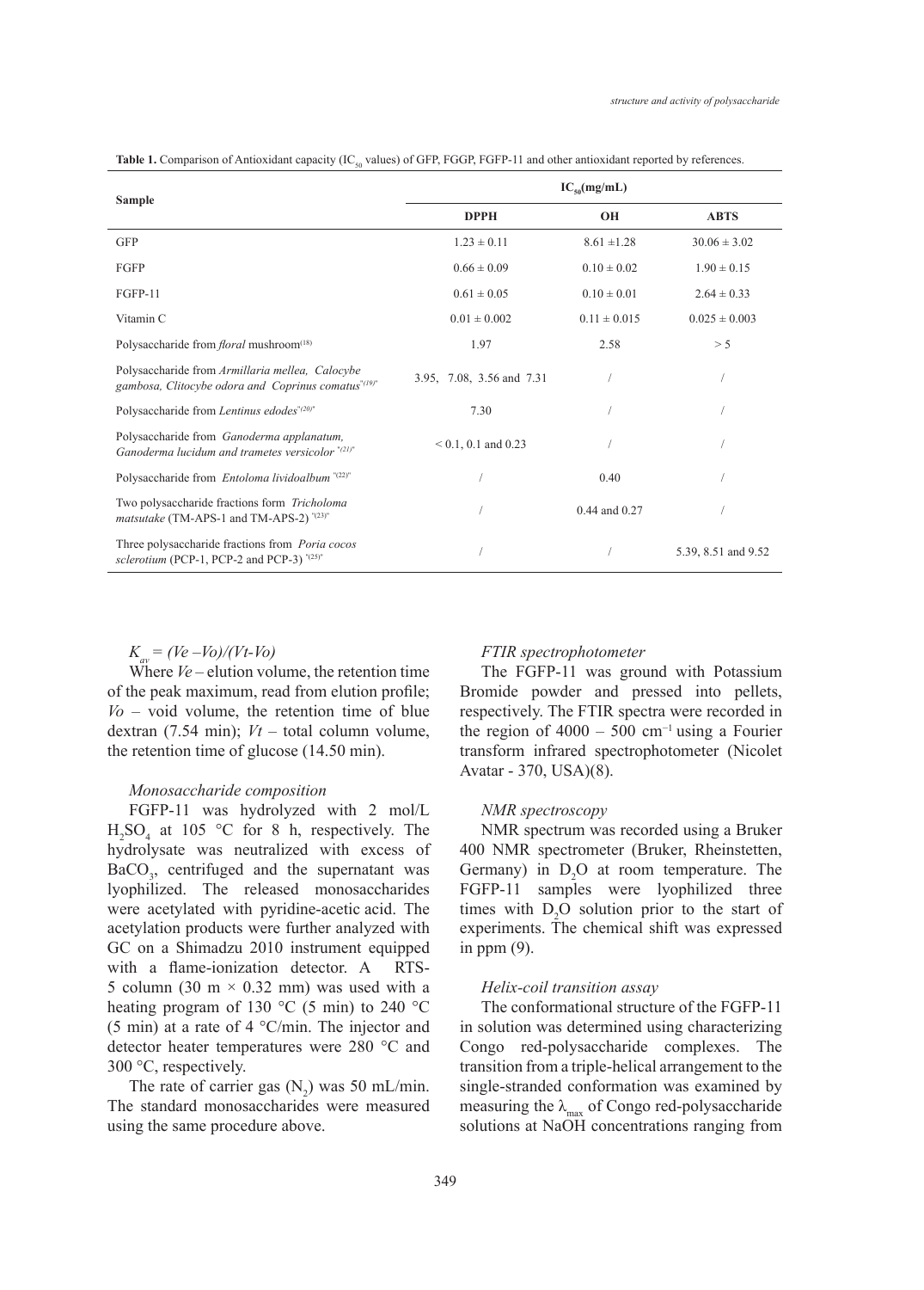0 to 0.50 mol/L. FGFP-11 samples (5 mg) were dissolved in 2 mL distilled water and mixed with 80 *μ*mol/L Congo red solution (2.00 mL). Drops of 1 mol/L NaOH solution was added to above mixed solution to make the final concentration of NaOH in the mixed solution being 0.00 mol/L, 0.10 mol/L, 0.15 mol/L, 0.20 mol/L, 0.25 mol/L, 0.30 mol/L, 0.35 mol/L, 0.40 mol/L, 0.45 mol/L and 0.50 mol/L respectively. UV-visible spectra of the mixture at various concentration of the NaOH were scanned with the UV-visible spectrophotometer (TU-1800, China) at 400-800 nm and the maximum absorption wavelength was recorded. In other reaction system, distilled water, instead of FGFP-11 solution, was mixed with Congo red and NaOH solution. The visible spectra were also scanned using the same method as that used for the distilled water mixed with Congo red and NaOH solution (10, 11).

# *Antioxidant activities*

# *DPPH radical scavenging assay*

The DPPH free radical scavenging activity of each sample was determined according to the method described by Qiao *et al*.(12) with some modifications. 2.00 mL DPPH $\cdot$  solution (2  $\times$ 10-4 mol/L in dehydrated alcohol) was added to the different concentrations of polysaccharide solution (2.00 mL). The mixture was shaken and allowed to settle for 30 min in the dark. In this assay, ascorbic acid was used as a standard antioxidant to validate the assay. The  $IC_{50}$  value (concentration providing 50 % inhibition) was graphically determined using a calibration curve in the linear range by plotting the extract concentration against the corresponding scavenging effect. The DPPH radical scavenging effect was determined using the following equation: Scavenging rate =  $[1 - (A_i - A_j) / A_0]$  $\times100\%$ .

# *Hydroxyl radical scavenging assay*

The hydroxyl radical scavenging activity was evaluated according to the method of Fan *et al*.(13) with some modifications. Different concentrations (0.10 – 1.00 mg/mL) of the samples were incubated with 6 mmol/L  $FeSO<sub>4</sub>$  $(2.00 \text{ mL})$  and  $3\% \text{ H}_2\text{O}_2$  (2.0 mL) for 10 min at room temperature. The hydroxyl radicals were detected at 510 nm after the salicylic acid (2.00

mL) was added to the sodium phosphate buffer (150 mmol/L; pH 7.4) for 30 min at  $37^{\circ}$ C. As a control, the sample was substituted with ascorbic acid. The calculation formula was the same as the formula used in "section 2.8.1"

#### *ABTS+ radical scavenging assay*

The ABTS assay was performed according to a previous method (14) with slight modifications. The ABTS<sup>+</sup> radical cation  $(ABTS^+)$  was produced by mixing the 7 mmol/L ABTS<sup>+</sup> solution with the 2.5 mmol/L potassium persulfate aqueous solution and the mixture would be kept in the dark at room temperature for 12-16 h. Before the mixture was used, the ABTS<sup>+</sup> was diluted with ethanol to an absorbance of  $0.70 \pm 0.02$  at 734 nm. Then 3.80 mL of the ABTS<sup>+</sup> solution was added to 0.20 mL of various concentrations of the sample solutions. After reaction at room temperature for 6 min, the  $A_{734}$  absorbance was measured. The calculation formula was the same as the formula used in "section 2.8.1"

## *Statistical analysis*

The data were presented as the mean ± standard deviation (SD) of triplicate determinations.

## **Results and discussion**

# *Extraction and purification of polysaccharides from Grifola frondosa*

The FGFP was fractionated with DEAEcellulose column in order to obtain one main fractions named as FGFP-1 (eluted with deionized water). The FGFP-1 were further purified with Sephacryl S-500HR column to obtain FGFP-11. The HPGFC chromatogram of the FGFP-11 indicated that the fraction was represented by a single and symmetrical peak, indicating that each purified fraction was homogeneous polysaccharide. It was also verified with HPGFC.

# *Characterization of polysaccharide fractions*

The HPGFC chromatogram of the FGFP-11 indicated that the fraction was represented by a single and symmetrical peak. The average molecular weight of FGFP-11 was 59.82 kDa. FGFP-11 was composed of mannose, glucose and galactose with molar ratio of 1.00:16.36:5.25.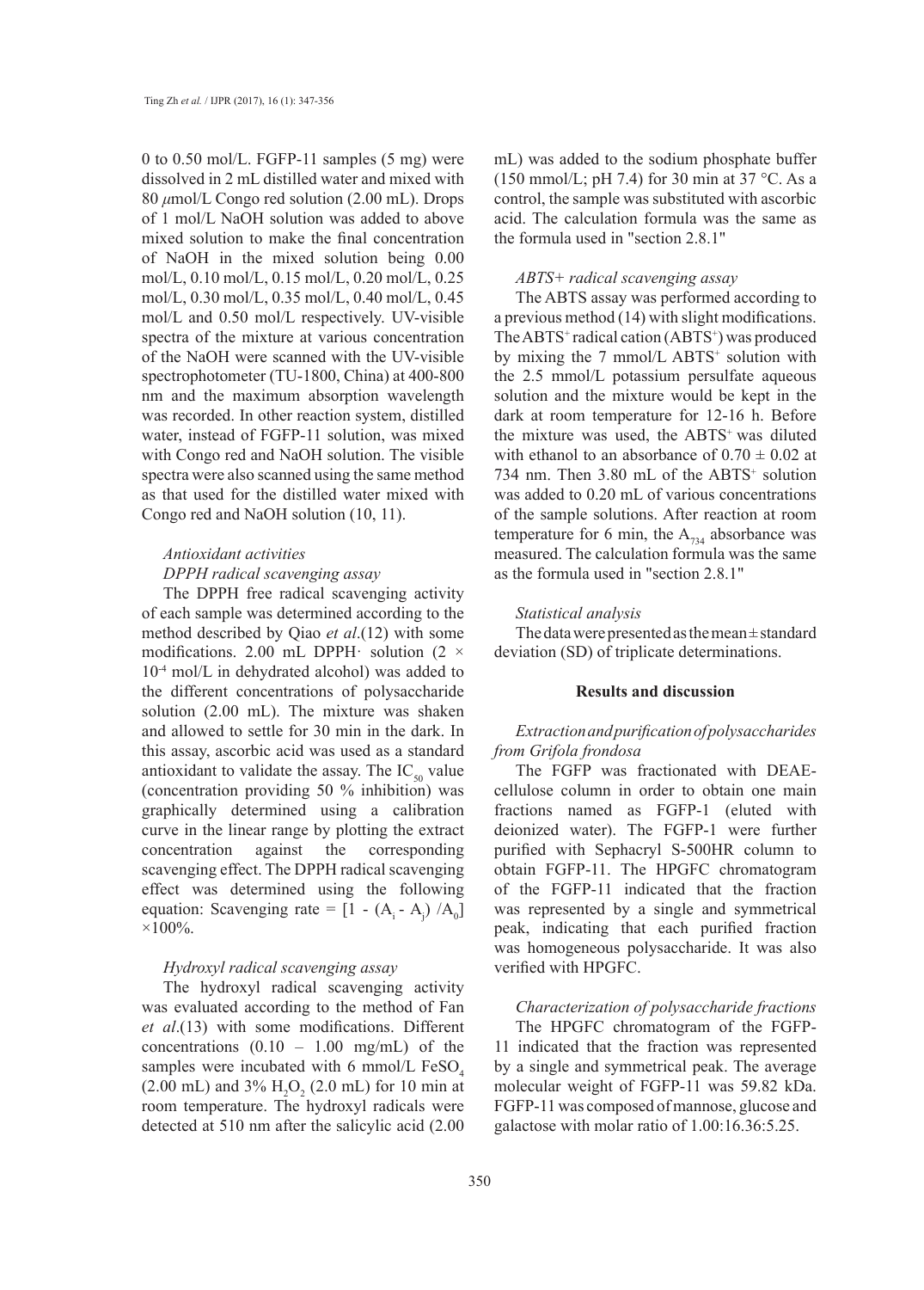

Figure 1. HPGPC elution profile of the FGFP-11 with refractive index detector. HPGPC was performed at 25 °C. The flow rate was 0.8 mL/min. The elution solvent was 0.003 mol/L sodium acetate solution.

The infrared spectrum of the purified FGFP-11 is shown in Figure 2. The spectrum of FGFP-11 was similar with polysaccharide extracted by boiling-water from *Grifola frondosa*(15). They all exhibited the typical signals of polysaccharide in the range from 4000 to 500 cm−1. The dominance of the broad band at 3600 – 3200 cm−1 could be as the results of the stretching vibration modes of OH and NH groups. The bands in the region of 2928 cm−1 could be due to the CH stretching of the CH<sub>2</sub> groups. The peaks between 950 cm<sup>-1</sup> and 1200 cm−1 suggest the presence of C–O–C and C–O–H bonds. The presence of a band around 1630 cm−1 is characteristic of the N-H bending vibration which indicates that FGFP-11 was protein-polysaccharide complexes.

The <sup>13</sup>C NMR spectrum of the FGFP-11 was shown in Figure 3. In the <sup>13</sup>C NMR spectrum of FGFP-11, most of the signals were in the region of  $50.0 - 100.0$  ppm. The signals of C1 revealed that the configuration of FGFP-11 was α- pyranoid sugar ring. The peaks at 95.9 ppm, 93.3 ppm and 92.1 ppm were assigned to the C1 of galactose, glucose and mannose respectively. The signals at  $78.0 - 70.0$  ppm were assigned to unsubstituted C2, C3, C4 and C5. The peaks at  $64.0 - 60.0$  ppm for FGFP-11 were attributed to unsubstituted C6. Significant downfield displacements of the signals at 82.6 ppm and 69.8 ppm for C3 and C6, as compared with their position in the spectra of corresponding nonsubstituted monomers confirm that the linkage were  $\alpha$ -(1→6) glycosidic bond and  $\alpha$ -(1→3) glycosidic bond(15). These data confirm the substitution pattern and further revealed the sequence of residues in the polysaccharide.

The presence of polysaccharides would induce the shift in the visible absorption maximum of Congo red which is a rapid method for detecting conformational information. Generally, if the wavelength of maximum absorption of the complex with Congo red shifts to beyond 505 nm in 0.10 mol/L sodium hydroxide, it could be considered that the polysaccharide possesses a triple-helical structure in aqueous solution(10). The  $\lambda_{\text{max}}$  of the FGFP-11-Congo red complexes at the NaOH concentration range of 0.00 - 0.50 mol/L is shown in Figure 4. In Figure 4, it can be observed that at low concentrations (0.00 - 0.25 mol/L), the  $\lambda_{\text{max}}$  shift to a longer wavelength, 514 nm for FGFP-11. When the concentration of NaOH was increased more than 0.25 mol/L, the  $\lambda$ <sub>m</sub> slowly dropped. This indicated that they probably adopted a highly ordered conformation,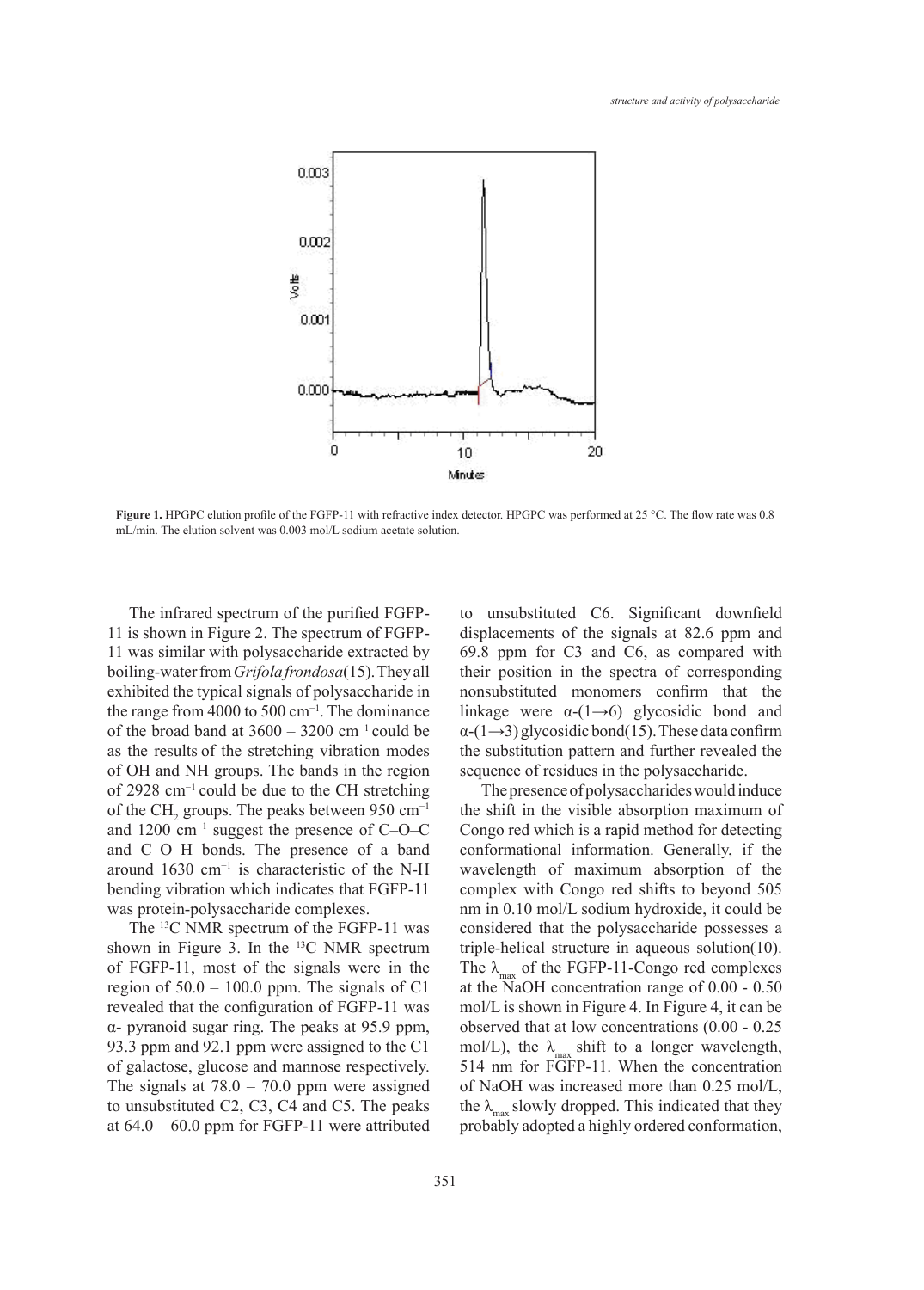

**Figure 2.** FTIR spectrum of the FGFP-11 was recorded with a NEXUS 670 FT-IR spectrophotometer between 400 and 4000 cm-1 using the Potassium Bromide-disk method.

which remained stable even under strong alkaline conditions(16).

#### *Antioxidant activity*

#### *DPPH radical scavenging activity*

The model of scavenging the DPPH radical is a widely used method for evaluating the free radical-scavenging ability of various antioxidants (12, 17). Figure 5(a) shows the DPPH radical scavenging activity of the FGFP-11, FGFP and GFP. The results indicated that FGFP-11, FGFP and GFP showed dose-dependent DPPH radical scavenging activities in all concentrations. At a concentration of 1000 *μ*g/mL, the DPPH radical scavenging activity was 73.3 %-69.7 % and 35.8 % for FGFP-11, FGFP and GFP respectively. The IC<sub>50</sub> values of FGFP-11 were 0.61 mg/mL, which is higher than that of Vitamin C (0.01 mg/mL), but significantly lower than that of mg/mL, GFP (1.23 mg/mL). It is revealed that FGFP-11 exhibited the radical scavenging activities, and was nearly twice as much as GFP in radical scavenging activity. In addition, there are some investigations reveal that polysaccharides from fungi possess the effect of scavenging the DPPH radical. Wang *et al*(18) obtain a polysaccharide

(FMPS) from floral mushroom and reported that the  $IC_{50}$  value of FMPS was 1.97 mg/mL on scavenging the DPPH radical. The  $IC_{50}$  values of polysaccharides extracts from common fungi were also studied and the results showed  $IC_{50}$ values of 3.95, 7.08, 3.56, 7.31 and 7.30 mg/ mL for *Armillaria mellea, Calocybe gambosa, Clitocybe odora, Coprinus comatus*(19) and *Lentinus edodes*(20), respectively. It is thus evident that the  $IC_{50}$  value of FGFP-11 was significantly lower than that above, which indicated that FGFP-11 has important value for development and utilization of antioxidant. However, there are some polysaccharides have more preferable antioxidant activity than FGFP-11, such as the polysaccharide from *Ganoderma applanatum*, *Ganoderma lucidum and Trametes versicolor*, the data of  $IC_{50}$  were 0.1, 0.1 and 0.23 mg/mL, respectively(21).

# *3.3.2. Hydroxyl radical scavenging activity*

The results of hydroxyl radical scavenging activities of the two polysaccharide fractions, FGFP and GFP were shown in Figure 5(b) and compared with the frequently-used antioxidant — Vitamin C. In the concentration range of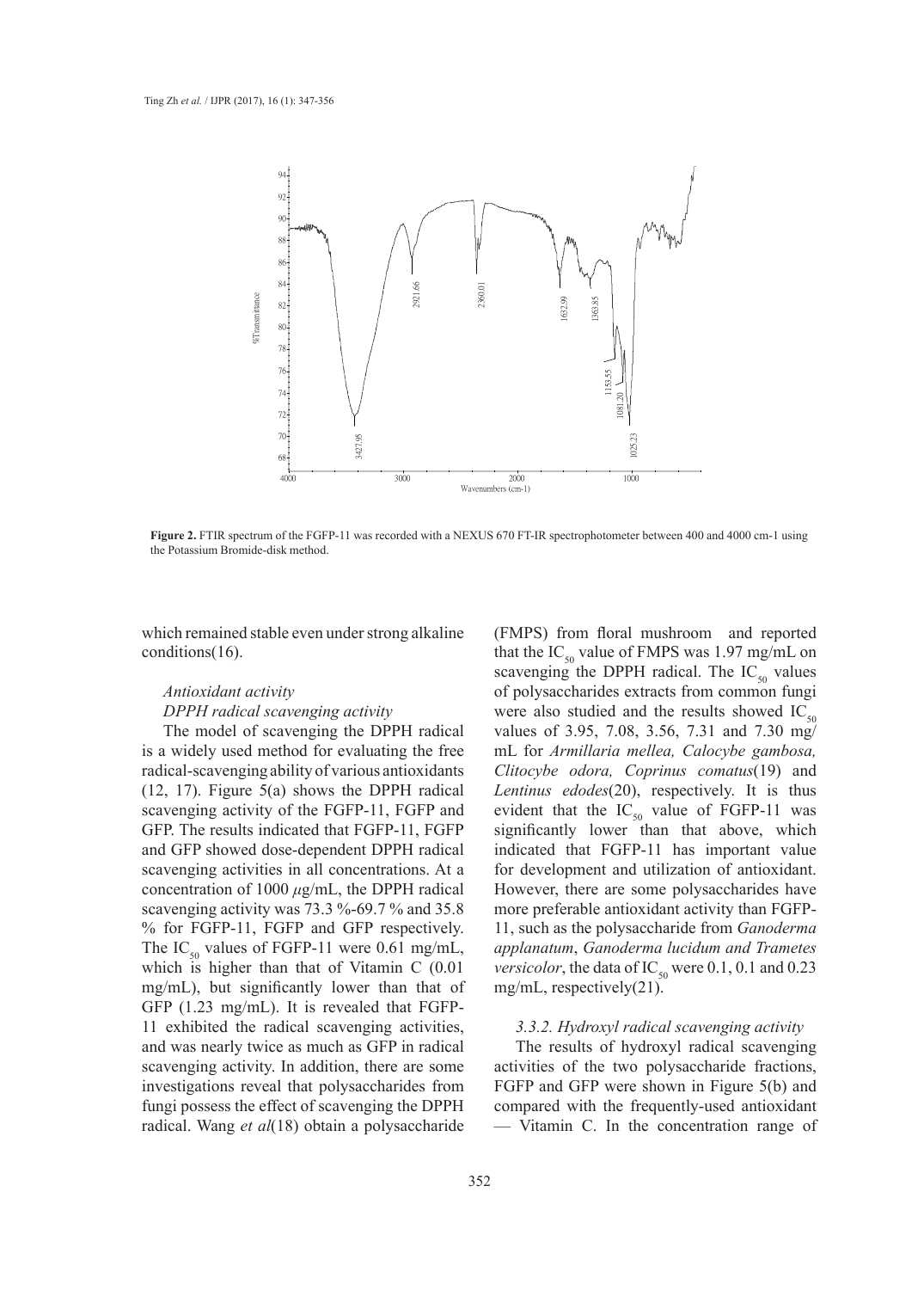

**Figure 3.** The 13C NMR spectrum of FGFP-11 was determined in a 5 mm tube using a Bruker DRX-400 spectrometer (Bruker, Rheinstetten, Germany). 13C NMR was performed at 30 °C, at 100 MHz.



**Figure 4.** Helix-coil transition analysis of FGFP-11 according to the absorption maximum of the Congo red-polysaccharide complex at various concentrations of NaOH.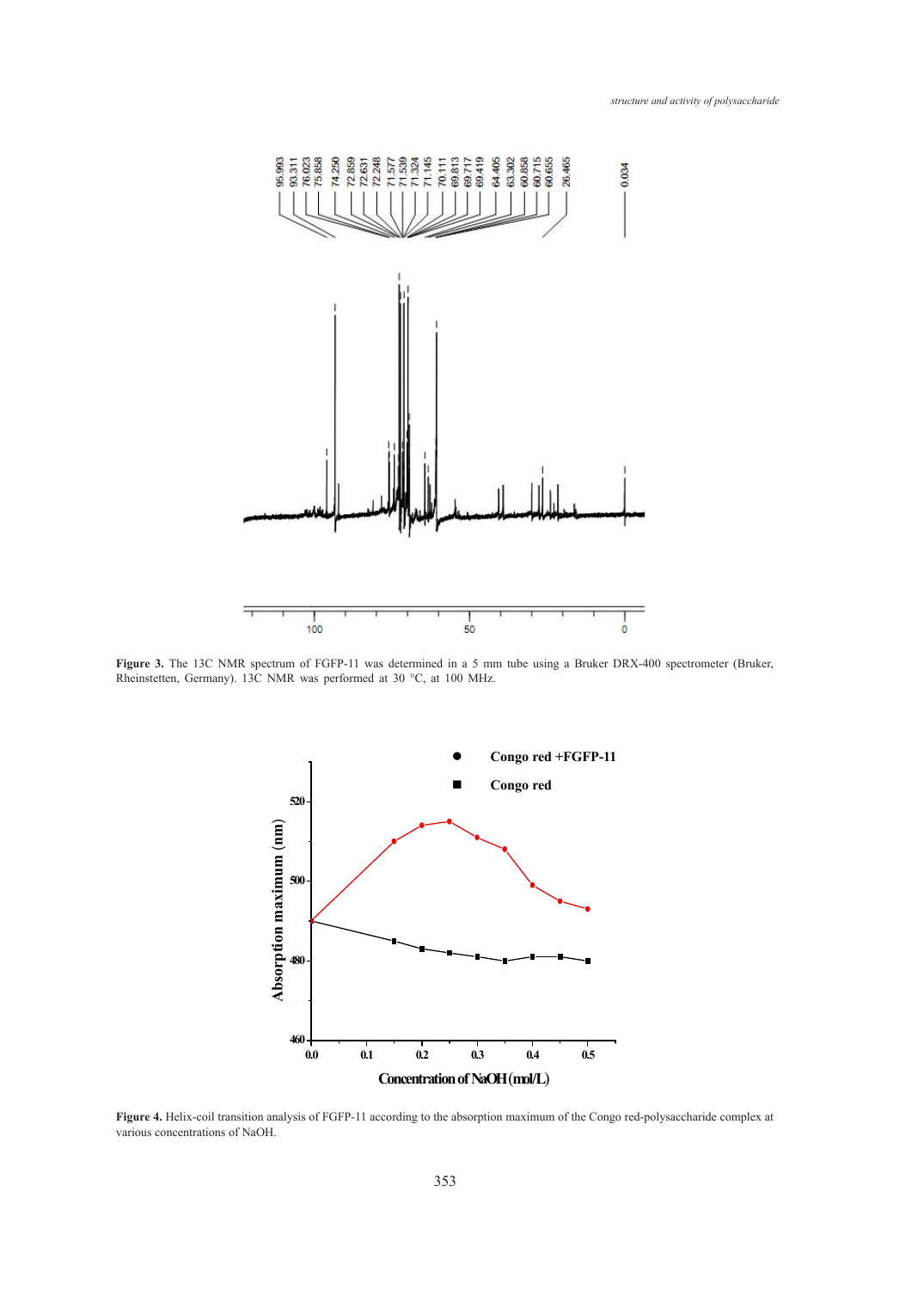

b

**Figure 5.** Antioxidant activities of FGFP-11 in DPPH (a), OH (b), ABTS(c) free radical-scavenging assays. Ascorbic acid was used as a positive control. Data were presented as mean  $\pm$  SD (n=3).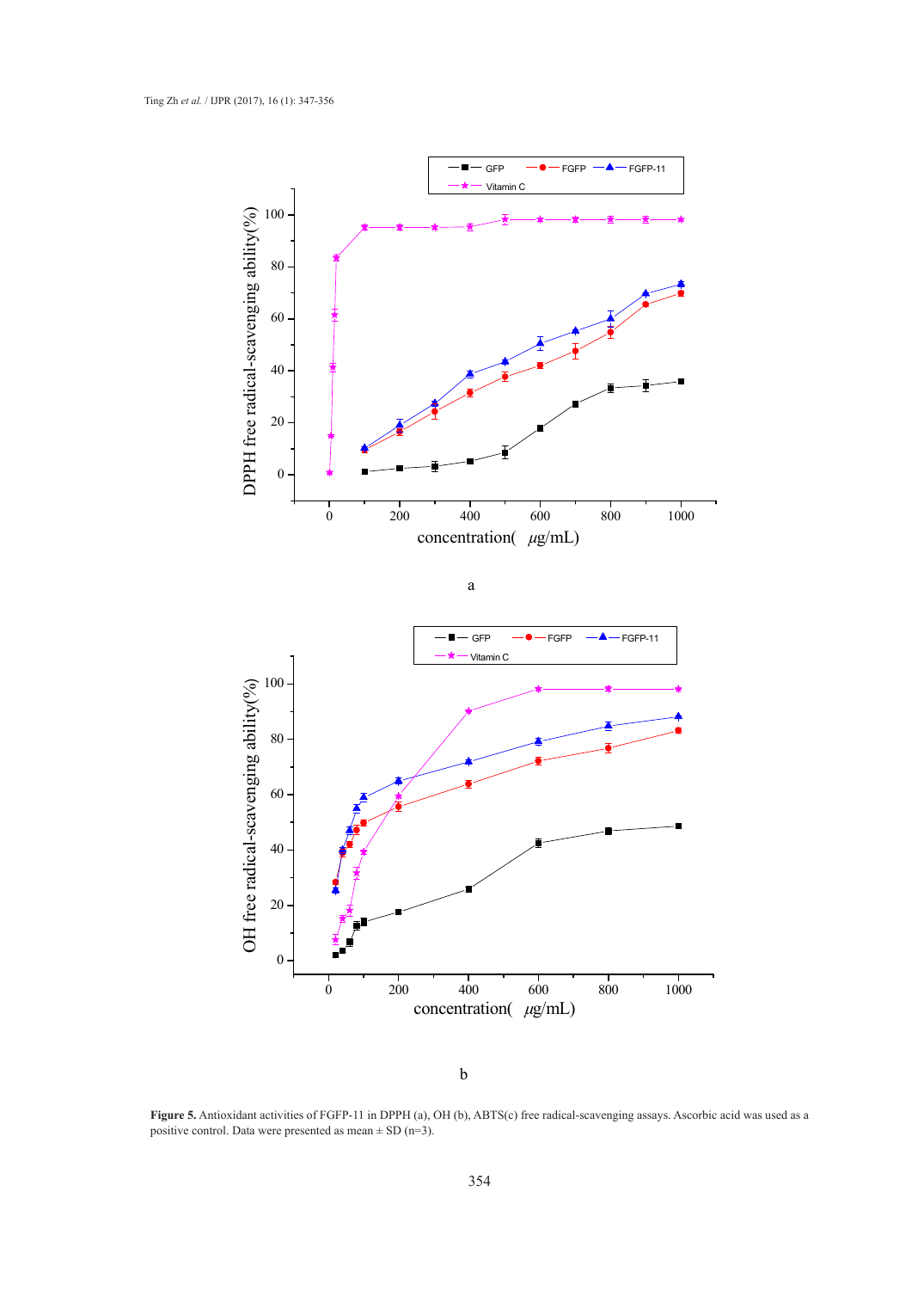sample from 0 to 1000 *μ*g/mL, all the samples were capable of scavenging hydroxyl radical in an amount-dependent manner. The ability of FGFP-11 was strongest, followed by FGFP. GFP showed the weakest ability. At the concentration of 1000 *μ*g/mL, the scavenging effect of the FGFP-11, FGFP and GFP were 88.2 %-83.1 % and 48.6 % respectively. At the concentration of  $200 \mu g/mL$ , the FGFP-11 is almost three times as greater than GFP in radical scavenging activity. The  $IC_{50}$  values of the FGFP-11, FGFP and GFP were 0.10 mg /mL, 0.10 mg/mL and 8.61 mg/ mL respectively. The  $IC_{50}$  values of the FGFP-11 and FGFP were close to that of Vitamin C (0.11 mg/mL) and significantly lower than that of polysaccharide from *floral* mushroom (2.58 mg/ mL)(18), *Entoloma lividoalbum* (0.40 mg/mL) (22) and *Tricholoma matsutake* (0.44 and 0.27 mg/mL)(23). Therefore, these results clearly indicated that FGFP-11 has potential antioxidant ability of scavenging hydroxyl radical.

# *3.3.3. ABTS radical scavenging ability*

The ABTS assay is often used to evaluate the total antioxidant power of single compounds and complex mixtures of various plants(24). The scavenging ability of FGFP-11, FGFP and GFP on ABTS free radicals is shown in Figure 5(c). The scavenging power correlated well with increasing concentrations. FGFP-11 and GFP exhibited low radical scavenging activity at every concentration point. The effect on ABTS radical scavenging of FGFP was shown higher than those of the FGFP-11, and GFP, 50.9 % at the concentration  $2000 \mu g/mL$ . The IC<sub>50</sub> values of the FGFP-11, FGFP and GFP were 2.64 mg/mL, 1.90 mg/mL and 30.06 mg/mL, respectively, all of them significantly higher than that of vitamin C (0.021 mg/mL), but significantly lower than that of polysaccharide from *floral* mushroom (-5 mg/mL)(18) and *Poria cocos sclerotium* (5.39, 8.51 and 9.52 mg/mL)(25). Therefore, the result showed that the FGFP-11 exhibited some ABTS radical scavenging activity.

# **Conclusions**

In this study two purified polysaccharides were obtained using DEAE-cellulose and Sephacryl S-500HR column from combined

enzymes and boiling water. The FGFP-11 with MW of 59.82 kDa mainly consisted of mannose, glucose and galactose with a molar ratio of 1:16.36:5.25. In addition, the FTIR spectrum revealed that the FGFP-11 possess the typical signals of polysaccharide. The NMR spectrum of FGFP-11 indicated that  $\alpha$ -(1→6) glycosidic bond,  $\alpha$ -(1→3) glycosidic bond configuration was existed. FGFP-11 was proofed with triple helix stereo-configuration using the Congo red experiment. Moreover, the FGFP-11, and FGFP indicated improved scavenging of hydroxyl radicals, DPPH radicals and ABTS radicals when compared with GFP, and the antioxidant activities of FGFP-11 were also superior than that of other antioxidant in the reference. It is therefore recommended that FGFP-11 and FGFP could be explored as a potential novel antioxidant. However, the subtle structure, conformation and the action mechanisms of the active polysaccharide from *Grifola frondosa* require further study.

#### **Acknowledgments**

This work was supported by the Key Program of National Natural Science Foundation of China (No: 31471580) and the Graduate innovative projects in Jiangsu Province under Grant number CXLX11-0601. The authors gratefully acknowledge the Fangge Pharmaceutical and Nutraceutical Co., Ltd. for providing *Grifola frondosa*. We are thankful to Dr. Mohammed Takase for language polishing.

#### *Declaration of interest*

We declared that there is no conflict of interest.

#### **References**

- Lee BC, Bae JT, Pyo HB, Choe TB, Kim SW, (1) Hwang HJ and Yun JW. Biological activities of the polysaccharides produced from submerged culture of the edible Basidiomycete Grifola frondosa. *Enzyme Microb. Tech.* (2003) 32: 574-81.
- Cui FJ, Li Y, Xu YY, Liu ZQ, Huang DM, Zhang ZC (2) and Tao WY. Induction of apoptosis in SGC-7901 cells by polysaccharide-peptide GFPS1b from the cultured mycelia of Grifola frondosa GF9801. *Toxicol. in vitro.* (2007) 21: 417-27.
- $(3)$  Nie X, Shi B, Ding Y and Tao W. Preparation of a